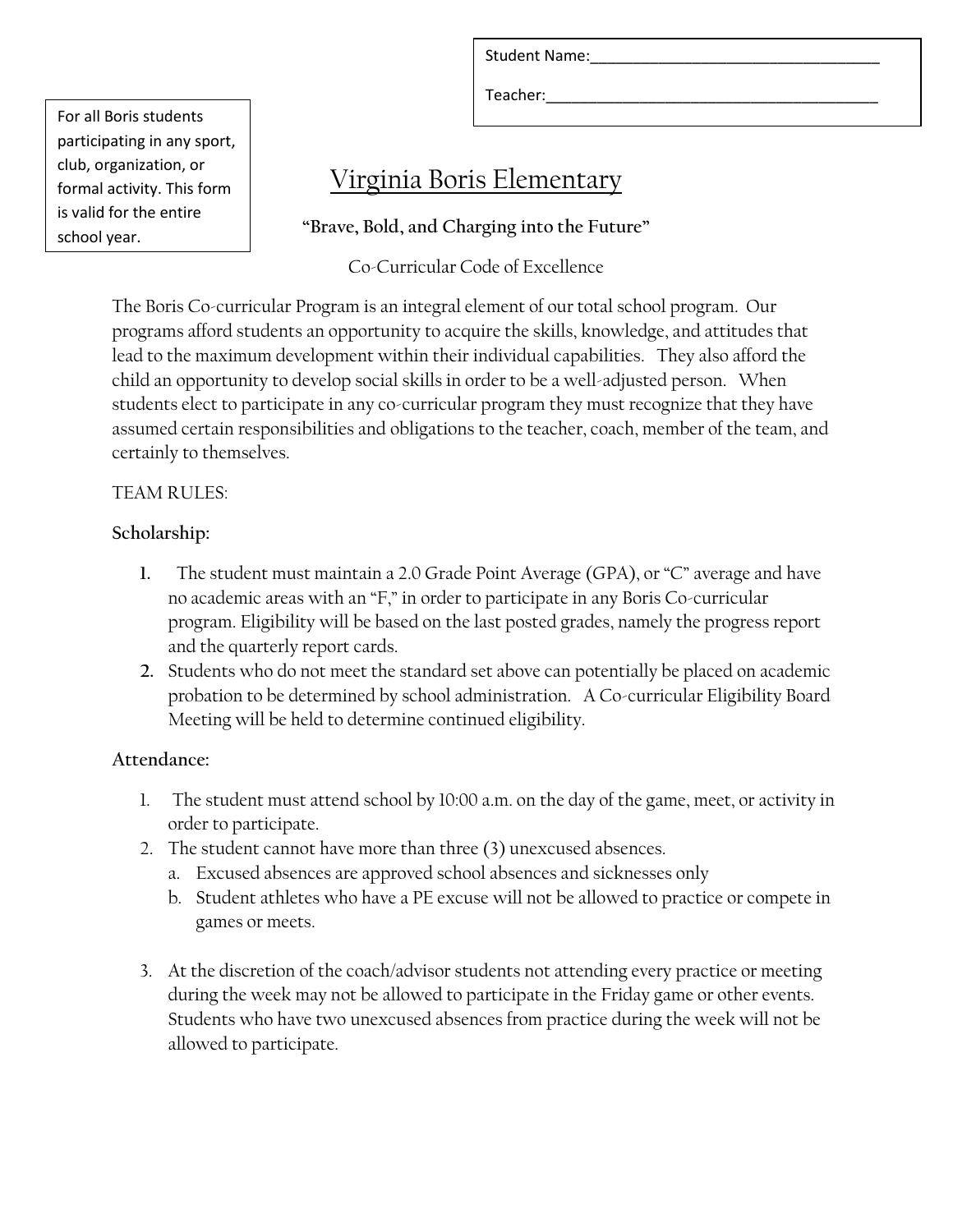#### **Citizenship**

- 1. A co-curricular student's citizenship must be satisfactory as judged by the classroom teacher, the principal, the GIS, or the coach. Students who receive multiple referrals to the office are considered to be in violation of the citizenship clause.
- 2. All classroom, school, and district rules must be followed to participate in any activity.
- 3. Co-curricular students are responsible for all uniforms and equipment. Students must replace lost or damaged uniforms before being allowed to participate in any further Boris activities.
- **4. A Co-Curricular Eligibility Board (Code of Ethics Meeting) meeting will be automatically scheduled for any student who is suspended from school.**

#### **Appearance**

**1.** Co-curricular students must abide by the district dress code in order to maintain eligibility. Students will not be able to take team/club pictures or participate in events without 100% compliance to the dress and grooming standard. **There are no warnings, grace periods, or exceptions.**

#### **Participation**

- 1. Co-curricular students must abide by all articles of the Code of Excellence for as long as they participate in any activity.
- 2. Before any student quits a team, club or activity they must discuss it with a coach/advisor and their classroom teacher.
- 3. Any student who quits a sport, club or activity after the fifth practice or after two weeks will not be allowed to participate in another sport/activity for that season. All Block F points for that sport/activity will be forfeited when a student quits the team.

## **Discipline for Violation of the Code of Excellence**

The Code of Excellence is 24/7 policy. It can be applied to any behavior inside or outside of the school day or school times. Participation in co-curricular activities is a privilege and, as a representative of Boris, you are held to a higher standard of excellence. Any co-curricular student who violates any provision of the code will be subject to the actions below. These consequences are in addition to any consequences impounded by the school for a violation that may occur during school or a school-related activity.

- 1. First Offense-Five (5) school days of non-privilege or Academic Probation
	- a. A Co-curricular Eligibility Board hearing will be conducted during the non-privilege period. The Board will determine if the student will be allowed to return to his/her sport/activity, and, if allowed to return, under what conditions. The board will be made up of Athletic Director, the coach/advisor, the classroom teacher, and the GIS.